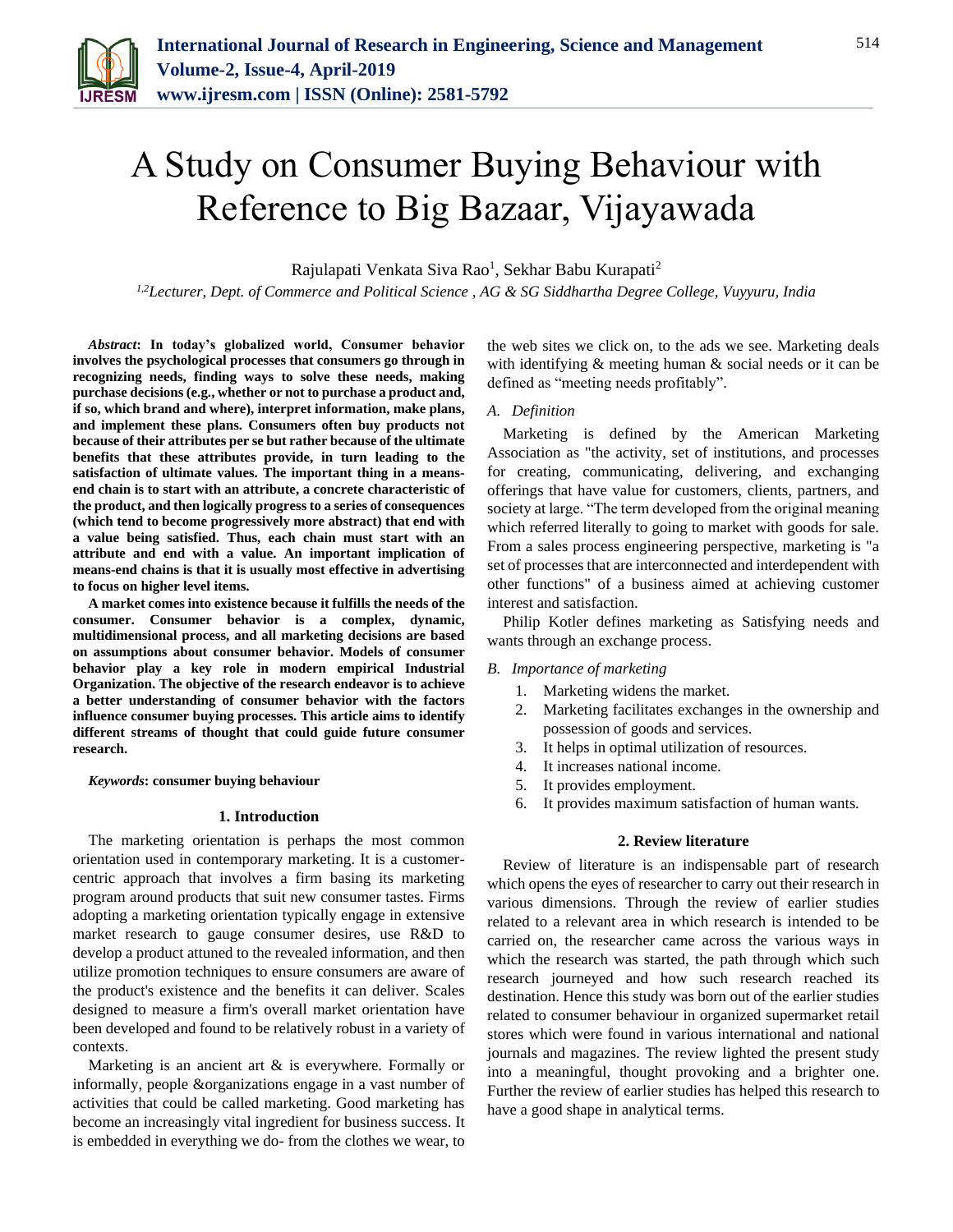

#### **3. Related reviews**

Brennan and Lundsten (2000) [8] in their study titled, ―Impact of Large Discount stores on Small vs. Towns: Reasons for shopping and retailer strategy, identified that consumers shop at discount for low prices and large variety and stares for the unique items they cannot find elsewhere. The closure of small shop with a super store nearby would affect the residents of a local neighbourhood differently compared to the closure of only shop in a small locality without a superstore nearby and the decline in the number of small shops has different

Brennan, D.P., and Lundsten, L., (2000), ―Impact of Large Discount Stores on Small vs. Towns: Reasons for Shopping and Retailer Strategy, International Journal of Retail and Distribution Management, Vol. 28, No. 45, pp.155- 161.implications to the existing customers depending upon the locations and alternative options to shop.

Robert A. Westbrook (2001), [9] in his study titled, ―Sources of consumer satisfaction for a large conventional department storeǁ, has found that satisfaction from multiple sources serves to raise overall satisfaction while dissatisfaction from multiple sources corresponding lowers it.

Elizabeth S. Moore, William L, Wilkie and Richard J. Lutz (2002) [10] discussed about the concept of brand equity as an important source of strategic insights for marketers. One potentially valuable source of brand equity – the operation of inter-generational influences - has generally been over looked in the marketing literature. Inter-generating influences are a real market place phenomenon and a factor that merits much closer attention from marketing strategists who are interested in brand equity issues.

Abishek Parekth (2002) [11] in his article titled, ―Enter the hyper marketssays that the retail boom is rapidly gaining ground. Companies such as Pantaloon fashions and S. Kumar's are framing up plans to set up hypermarkets in various locations. The calculated stores have begun trusted as ―India 's answer to wal-mart and carre-fourwhere consumers cangettop quality products at rock-bottom prices in a world-class environment. Hyderabad already hosts Giant, India's first international standard hypermarket, belonging to the RPG group, which opened its

Robert A. Westbrook, (2001), ―Sources of customer satisfaction with Retail outlets, Journal of Retailing, Vol.57, No.3, pp 198-200, Elizabeth S. Moore, William L. Wilkie and Richard J. Lutz (2002), ―Passing the Torch: International Influences as a Source of Brand Equity, Journal of Marketing, Vol. 66, pp. 17- 37, Abishek Parekh, - Enter the Hypermarket, Business India, April 15, 2002, P.100. Hypermarket usually competes on price and a wider product range, but they normally, lack product department depth and service components.

#### **4. Objectives of the study**

1. To find out attributes customers chooses a retail outlet like big bazaar.

- 2. To find out level of satisfaction from big bazaar based on various parameters.
- 3. To find out to understand why customer preferred big bazaar.
- 4. To understand the making strategy of Big Bazaar.
- 5. To analyze how well the company's marketing strategies, attract customers.
- 6. To understand the expectations and requirement of customers.
- 7. To Understand how big bazaar convert CUSTOMERS in CONSUMERS

# **5. Scope of the study**

The study is exclusively done in the area of marketing. It is a process requiring care, sophistication, experience, business judgment, and imagination for which there can be no mechanical substitutes.

## **6. Limitations**

- 1. Some of the respondents were not co-operative.
- 2. Time was the major constrain to collect the data.
- 3. The study does not be able to cover the abnormal factors which are likely to influence the satisfaction of the customer.

#### **7. Methodology of the study**

#### *A. Descriptive research*

Descriptive research is also known as statistical research describes data and characteristics about the population or phenomenon being studied' Descriptive research answers the questions who, what where, when and how. Although the data description is factual, accurate and systematic the research cannot create a causal relationship, where one variable affects another. The description is use for frequencies, average and other statistical calculations. In short descriptive research deals with everything that can be counted and studied. Descriptive studies generally take raw data and summarize it in a useable form.

# *B. Research design*

A research project conducted scientifically has a specific framework research from the problem identification to the presentation of research report. This framework of conducting research is known as research design. A research design is the arrangement of conditions for collection and analysis of data in a manner that aims to combine rele0ance to the research purpose with economy in procedure.

# *C. Data collection*

Data collection is the process of gathering and measuring information on targeted variables in an established systematic fashion, which then enables one to answer relevant questions and evaluate outcomes. The data collection component of research is common to all fields of study including physical and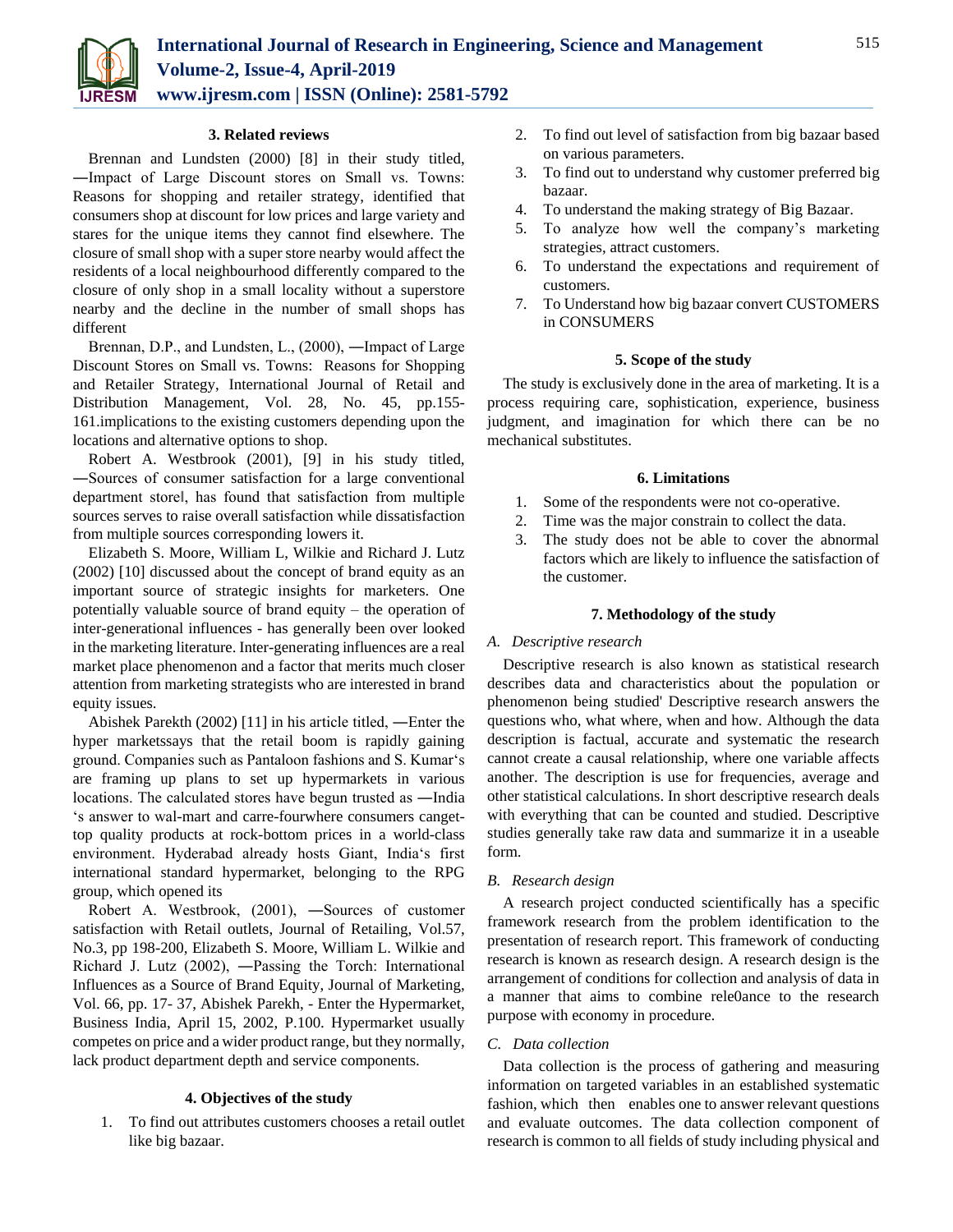

social sciences, humanities and business. While methods vary by discipline, the emphasis on ensuring accurate and honest collection remains the same. The goal for all data collection is to capture quality e0idence that then translates to rich data analysis and allows the building of a convincing and credible answer to questions that have been posed. Data can be acquired from two sources they are Primary Data and Secondary Data source.

## *D. Primary data*

Data is collected primarily through personal contact, meeting, interview and questionnaire with the concerned authority of the organization and respondents. Primary source of data are the data which needs the personal efforts to collect it and which are not readily available. Primary source of the data are the other type of sources through which the data was collected.

Following are few ways in which the data was collected

a) Questionnaires: Its set of questions on a sheet of paper was being giving to the respondents of fill it, based on which the data was interpreted.

b) Interviews: Structured or unstructured one-on-one directed conversations with key individuals or leaders in a community.

# *E. Secondary data*

Data are collected through secondary modes such as various published data, reports, related books and websites. Secondary sources are the other important sources through which the data were collected. These are the readily available sources of the data where one had need not put much effort to collect, because it is already been collected and part in an elderly manner by some researchers, experts and socialites.





Fig. 1. Gender of the customer

# *Interpretation:*

The above pie chart says that the gender of the customers

who are visiting the bigbazaar. So, 58% of them are belongs to male category and remaining 42% of them are belongs to female category.

Table 2 Age group of the customers visiting the big bazaar **S. No. Age Group Percentage**

| S. No. | Age Group | <b>Percentage</b> |
|--------|-----------|-------------------|
|        | $18-20$   | 18%               |
|        | $20 - 25$ | 28%               |
|        | $25 - 30$ | 32%               |
|        | Above-30  | 22%               |



Fig. 2. Age group of the customers visiting the big bazaar

# *Interpretation:*

The above pie chart says that age group of the customers who are visiting the big bazaar. so, the customers with 18-20 years of age are visiting 18%, the customers with 20-25 years of age are visiting 28%, the customers with 25-30 years of age are visiting 32% and the remaining 22% are above-30 years of age.

Table 3

|        | Occupation of the customers visiting the big bazaar |            |
|--------|-----------------------------------------------------|------------|
| S. No. | Occupation                                          | Percentage |
|        | Student                                             | 18%        |
|        | Employment                                          | 22%        |
|        | <b>Business</b>                                     | 34%        |
|        | Others                                              | 26%        |



Fig. 3. Occupation of the customers visiting the big bazaar

#### *Interpretation:*

The above pie chart says that the occupation of the customers who are visiting the bigbazaar. So, 18% of the customers are students, 22% of them are employees, 36% of them are business persons and remaining 24% of them are others.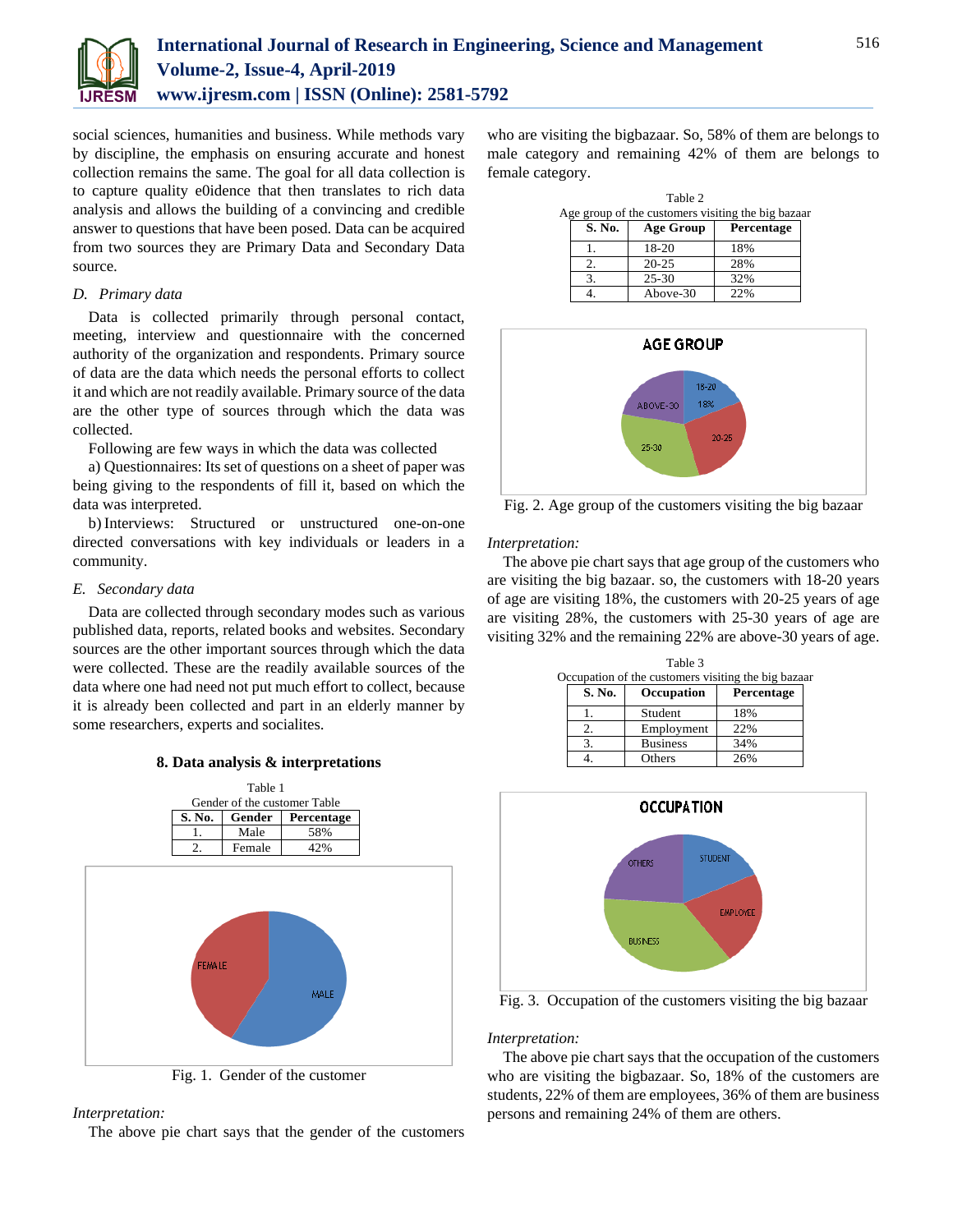

# **International Journal of Research in Engineering, Science and Management Volume-2, Issue-4, April-2019 www.ijresm.com | ISSN (Online): 2581-5792**

| Table 4                            |                |            |
|------------------------------------|----------------|------------|
| How much you earn income per month |                |            |
| S. No.                             | Income         | Percentage |
|                                    | Rs.10000       | 24%        |
| 2.                                 | Rs.10000-20000 | 28%        |
| 3.                                 | Rs.20000-30000 | 22%        |
|                                    | Above-30000RS. | 26%        |



Fig. 4. How much you earn income per month

# *Interpretation:*

The above pie chart says the income of the customers who are visiting the big bazaar. So,24% of their income is RS.10000, 28% of their income is Rs.10000-20000, 22% of their income is Rs.20000-30000 and remaining 26% of their income is above-Rs. 30000.

| Table 5                          |                |            |  |
|----------------------------------|----------------|------------|--|
| How many members in your family? |                |            |  |
| S. No.                           | <b>Members</b> | Percentage |  |
|                                  |                | 28%        |  |
|                                  |                | 42%        |  |
|                                  |                | 16%        |  |
|                                  | Above-5        | 14%        |  |



Fig. 5. How many members in your family?

# *Interpretation:*

The above pie chart says that the how many members in the family of the customers who are visiting the big bazaar. So, 28% of the customers having 2 members, 42% of the customers having 4 members, 16% of the customers having 5 members and remaining 14% of the customers having above-5 members of their family.



Fig. 6. How much money you spend on shopping every month

#### *Interpretation:*

The above pie chart says that the how much of the amount spend by the customers for shopping in big bazaar in a month. So, 18% of the customers spend Rs.1000-2000, 32% of the customers spend Rs. 3000-4000, 24% of the customers spend Rs. 5000-6000 and remaining 26% of the customers spend above-Rs. 6000.

| Table 7<br>How many times do you visit a big bazaar per month? |                        |            |  |
|----------------------------------------------------------------|------------------------|------------|--|
| S. No.                                                         | <b>Customer Choice</b> | Percentage |  |
| Ī.                                                             | 1 time                 | 12%        |  |
| 2.                                                             | 2 times                | 24%        |  |
| 3.                                                             | 3 times                | 22%        |  |
|                                                                | Above 3times           | 42%        |  |



Fig. 7. How many times do you visit a big bazaar per month?

#### *Interpretation:*

The above pie chart says that how many times the customers visit the big bazaar per month. So, 12% of the customers says 1 time, 24% of the customers says 2 times, 22% of the customers says 3 times and remaining 42% of the customers says that they visit above-3 times big bazaar per month.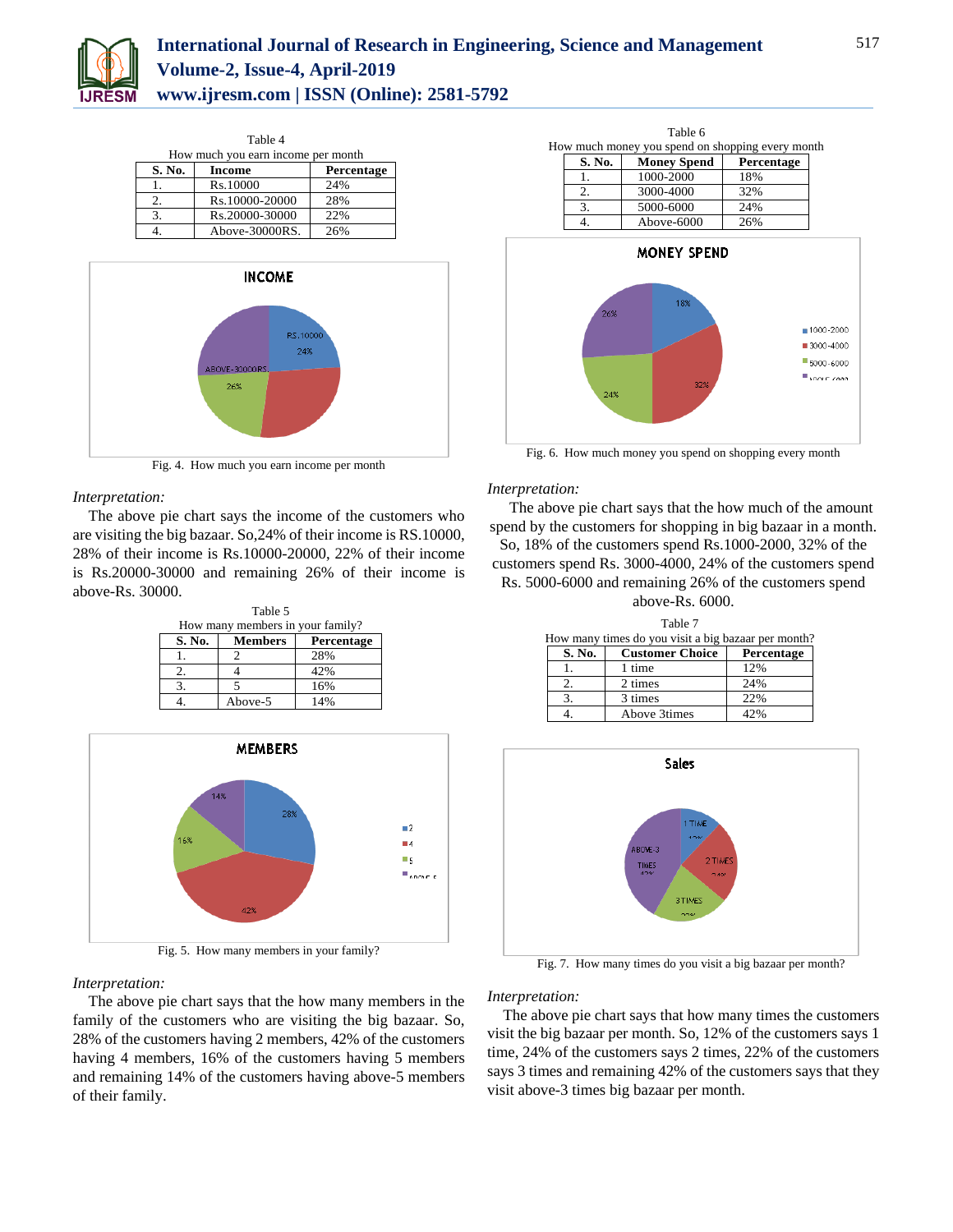

| S. No. | <b>Customer Choice</b> | Percentage |
|--------|------------------------|------------|
|        | Big Bazaar             | 62%        |
| 2.     | Spencer                | 12%        |
| 3.     | Reliance               | 12%        |
|        | D-Mart                 | 14%        |



Fig. 8. Commonly where do you shop every time

## *Interpretation:*

The above pie chart says that the commonly where do the customers every time shop. So, 62% of the customers says big bazaar, 12% of the customers says spencer, 12% of the customers says reliance and remaining 14% of the customers says D-mart.

Table 9 How do you know about big bazaar? **S. No. Customers Choice Percentage** 1. Advertisement 24% 2. Friends 36%

3. Relatives 28% 4. Others 12%



Fig. 9. How do you know about big bazaar?

# *Interpretation:*

The above pie chart says that how do the customers know about the big bazaar. So, 24% of the customers by advertisement, 36% of the customers say by friends, 28% of the customers say by relatives and remaining 12% of the customers says by others.

| Table 10<br>What type of products you mostly in the big bazaar? |                         |            |  |
|-----------------------------------------------------------------|-------------------------|------------|--|
| <b>S. No.</b>                                                   | <b>Customers Choice</b> | Percentage |  |
|                                                                 | Clothes                 | 24%        |  |
| 2.                                                              | House hold              | 32%        |  |
| $\mathbf{3}$                                                    | <b>Sports</b>           | 26%        |  |
|                                                                 | Others                  | 18%        |  |



Fig. 10. What type of products you mostly in the big bazaar?

#### *Interpretation:*

The above pie chart says that what type of the products that the customers mostly like in the big bazaar. So, 24% of the customers say clothes, 32% of the customers say house hold products, 26% of the customers say sports, 18% of the customers say others.

- *A. Findings*
- 1. 58% of them are belongs to male category and remaining 42% of them are belongs to female category.
- 2. The customers with 18-20 years of age are visiting 18%, the customers with 20-25 years of age are visiting 28%, the customers with 25-30 years of age are visiting 32% and the remaining 22% are above-30 years of age.
- 3. 18% of the customers visiting big bazaar are students, 22% of them are employees, 34% of them are business persons and remaining 26% of them are others.
- 4. 24% of the customers income visiting the big bazaar is RS.10000, 28% of their income is RS.10000-20000, 22% of their income is RS.20000-30000 and remaining 26% of their income is above-30000 Rs.
- 5. 22% of the customers visiting the big bazaar having 2 members in their family 42% of the customers having 4 members, 16% of the customers having 5 members and remaining 14% of the customers having above-5 members of their family.
- 6. 18% of the customers spend RS.1000-2000 for shopping every month, 32% of the customers spend RS.3000-4000, 24% of the customers spend RS.5000-6000 and remaining 26% of the customers spend above-6000 RS.
- 7. 12% of the customers says that they visit big bazaar 1 time per a month, 24% of the customers says 2 times, 22% of the